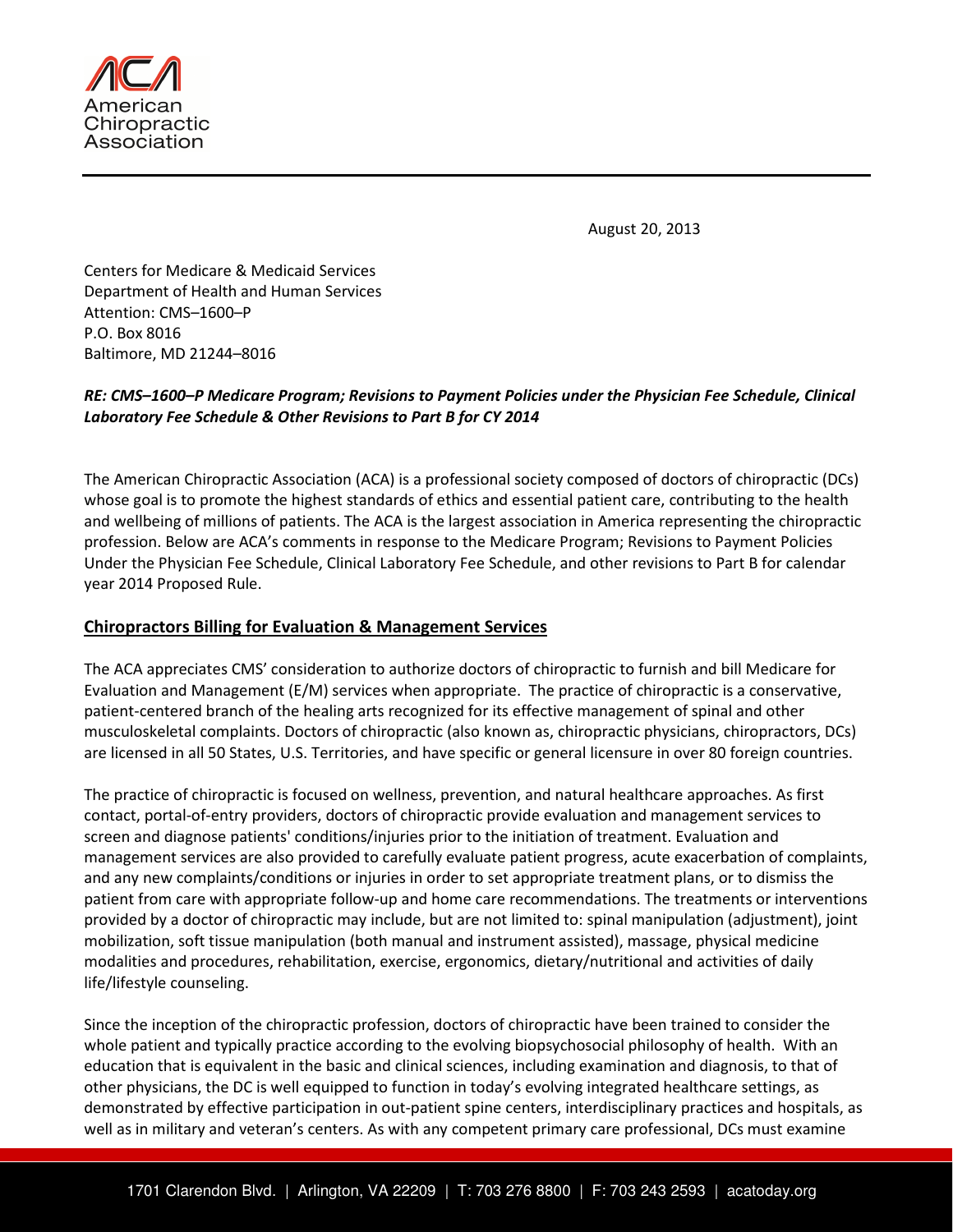and diagnose their patient, develop a treatment plan, and/or consider referral or co-management with providers of another specialty.

Given the prevalence of acute and chronic musculoskeletal conditions in today's society, and the growing research support for conservative chiropractic care, it is axiomatic that chiropractic care be a covered and integrated condition-based service, rather than a limited intervention (i.e., "manual manipulation of the spine to correct a subluxation") in a modern, value-based health care system. All other practitioners have provisions for reimbursement for Evaluation and Management services under the Medicare Payment system. Chiropractic should no longer be the exception.

As requested, provided below please find our responses to the specific questions to which CMS is seeking comment.

### Are there situations where a chiropractor would furnish E/M services that are with respect to treatment by means of manual manipulation of the spine (to correct a subluxation) that are not included within the definition of the CMT codes? Specifically, we are seeking information on the situations, the services that would be provided, and the E/M codes that would be billed.

Yes, there are situations where a Doctor of Chiropractic (DC) would furnish Evaluation and Management (E/M) services that are with respect to treatment by means of manual manipulation of the spine (to correct a subluxation) that would not be included within the definition of the Chiropractic Manipulative Treatment (CMT) codes. DCs perform E/M services (history, exam, clinical decision making) as a standard of care within the profession in order to determine the appropriateness of CMT. The physical examination is an element of the evaluation in which information regarding the clinical status is elicited by selecting and applying appropriate examination procedures. $^{1}$ 

As stated by the Centers for Medicare and Medicaid Services' (CMS) in the Medicare Benefits Policy Manual,<sup>2</sup> documentation requirements for the initial chiropractic visit shall include six elements: Patient History; Description of the present illness; Evaluation of musculoskeletal/nervous system through physical examination; Diagnosis; Treatment Plan; and Date of the Initial Treatment. Per the AMA/CMS E/M Documentation Guidelines, these elements and consistent with a significant, separately identifiable E/M service. The first three documentation requirements listed are equivalent to the first two key components of an E/M service. The remaining requisite documentation elements align with the third key component of the E/M Documentation Guidelines, which is the Medical Decision Making portion of the E/M service.

Evaluation findings are critical to the clinical decision making process. They allow the chiropractic physician to properly identify: if a significant health problem, in the form of a neuromusculoskeletal condition necessitating treatment, is in existence; if there are any contraindications to spinal manipulation<sup>3</sup>; and/or the need for comanagement with other providers. These are issues that must be considered not only for clinical effectiveness but the safety of the beneficiary. If the findings from the E/M service support the identification of a health problem necessitating chiropractic treatment, then and only then will the DC initiate the pre-manipulation assessment inherent in CMT; however, if the clinical evaluation findings do not support that CMT is a reasonable and necessary form of treatment, the DC will consider an alternate plan of care, including referral to another provider and/or collaborative care as necessary in the management of a patient.

Occasions in which it would be appropriate to furnish and bill an E/M service in conjunction with CMT were negotiated by the ACA and Health Care Financing Administration (HCFA) when the work relative values for the CMT codes were initially developed and accepted in 1997. In an interview with Dr. Grant Bagley, MD, JD, former Director of the Coverage and Analysis Group in the HCFA's Office of Clinical Standards and Quality, during that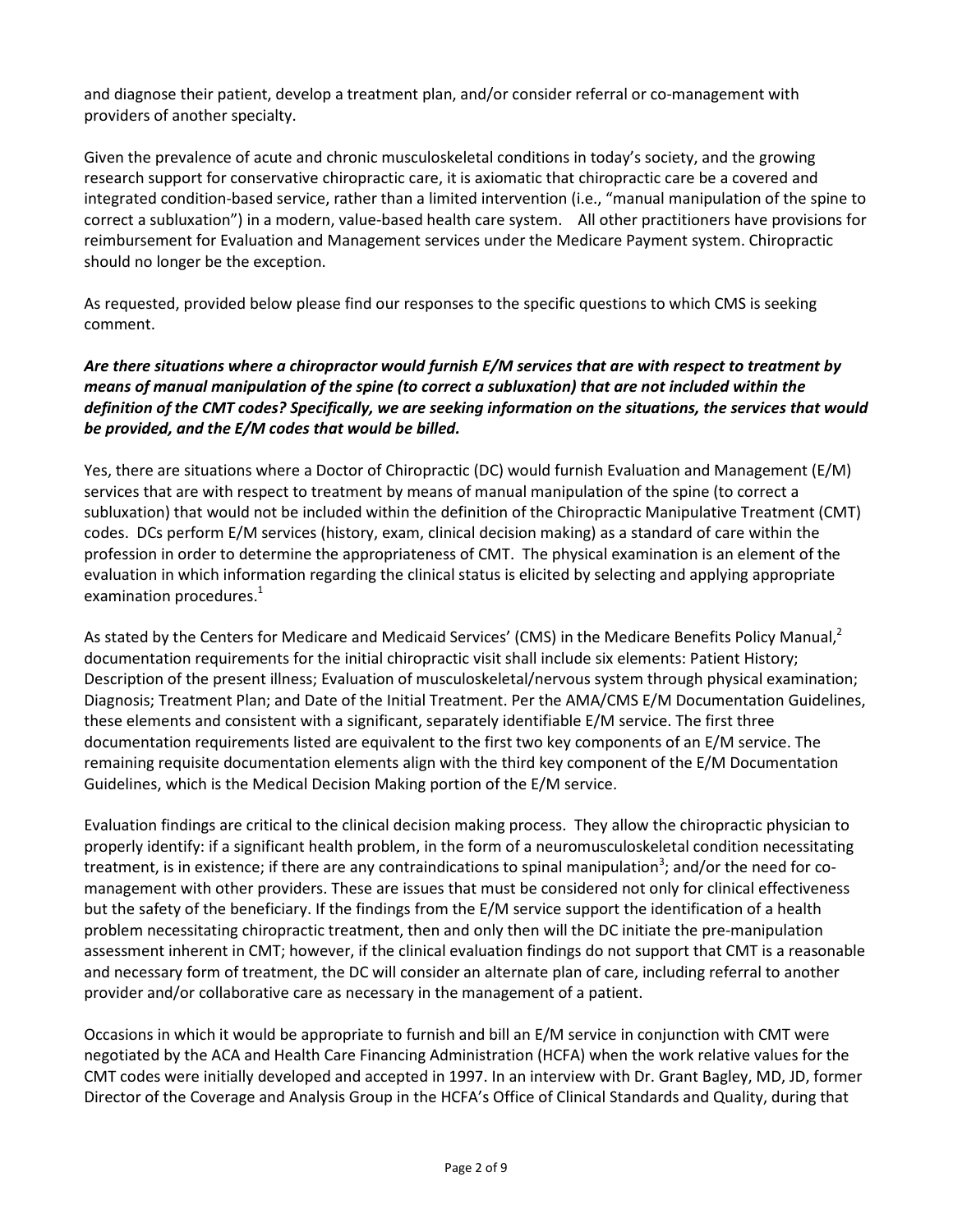year, he was specifically asked when it would be appropriate to bill for a separately identifiable E/M service in conjunction with CMT. In response he stated:

-You are going to get situations when you say "I'm spending more time doing evaluation and management here, but is it really part of an ongoing course of treatment with the manipulation I'm doing?" I think the answer is, if it's basically "I have a continuing course of treatment, I'm evaluating the results of it, I'm modifying the results of it, and I'm continuing with that" that E/M component, which is going to vary from visit to visit, is the E/M that is included in the manipulation code, and that's what it is. When it goes beyond that, then it becomes a separate service. And when it goes beyond, it's because you might have an additional problem that has come up. You might now suddenly have to say, "We have a worsening of symptoms. Is it because I now have a superimposed respiratory problem or is it simply because the problem is worse? I have to decide." That's a separately identifiable service because you're identifying the relationship to a new problem.

If the entire course of treatment is not going as you expect, then you say, "I need to drop back to square one and reevaluate this patient completely." That's a reevaluation of the patient that becomes a different level of service.

So I think when you have a new problem superimposed, when it requires a reassessment and reevaluation of the patient for purposes of deciding whether to continue to modify the treatment you're going through – all of those things represent a new problem, a new level of service, and then it is appropriately billed with an  $E/M$  code.<sup>4</sup>

This position was further substantiated in an April 13, 1998 letter from the American Medical Association's (AMA) Barry S. Eisenberg, MS, former Director of the Division of Payment Programs, to the New Jersey Department of Banking and Insurance, Enforcement/Consumer and Protection office. As stated in the letter:

While it is true that the chiropractic manipulative treatment (CMT) codes include a premanipulation patient assessment, it is incorrect to assume that all E/M services are included when reporting CMT. If the E/M services provided during the initial evaluation are, in the practitioner's clinical judgment, above and beyond the usual pre- or post-service work associated with performing CMT, then an E/M level of service may be reported in addition to the appropriate code(s) for the CMT performed. This circumstance may be reported by appending modifier -25 to the level of E/M service code. Further, the -25 modifier is available to report appropriate E/M services regardless of whether the visits are initial or subsequent.

While it is true that the CMT codes include a pre-manipulation patient assessment, it is incorrect to… [conclude]… that all E/M services are included when reporting CMT. Again, the principle applies in both initial and subsequent encounters.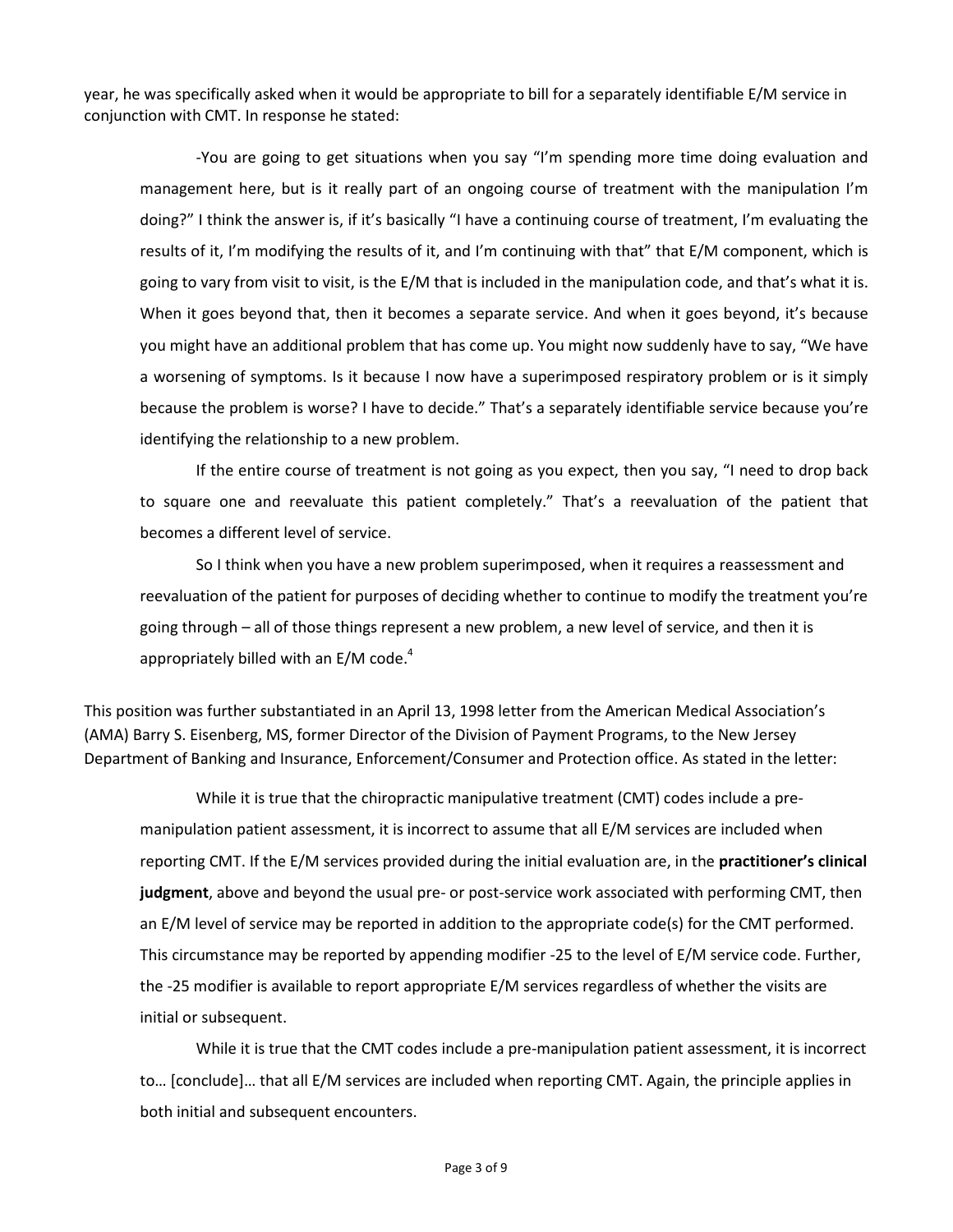Relative to this issue, it is also important to consider how the CMT code work values were established through the AMA's RUC process. CMT has been reimbursed by Medicare since 1972. Prior to 1997, this service was reported using the HCPCS Level II code, A2000 [Manipulation of spine by physician]. During the first five-year review process in 1995, a comment was submitted stating that the physician work in CMT is equivalent to the existing Osteopathic Manipulative Treatment (CPT® Codes 98925-98927) relative values. Consequently, the ACA conducted a RUC survey of the chiropractic profession and presented the data to the AMA's RUC HCPAC Review Board in April 1996. Recommendations were submitted to HCFA "based on survey responses of 106 chiropractors and a previous study performed by Lewin-VHI. The Review Board agreed that the work relative values for the CMT should be equivalent to the established relative values for Osteopathic Manipulative Treatment (OMT) codes."<sup>5</sup>

HCFA's support of a DC's ability to furnish and bill an E/M code in conjunction with CMT was evident in their acceptance of the RUC HCPAC Review Board's 1996 recommendations for relative value units for CMT. As stated by HCFA in the Medicare Physician Fee Schedule Final Rule for Calendar Year 1997, "The chiropractic manipulative treatment codes include a pre-manipulation patient assessment, as do the osteopathic manipulative treatment codes. Additional evaluation and management must be reported separately using the modifier -25, only if the patient's condition requires a significant separately identifiable evaluation and management service." HCFA agreed with the recommendation of the RUC HCPAC Review Board and accepted values that "essentially parallel that of the osteopathic manipulation codes." $^6$ 

Subsequently, in 2011, the AMA RUC determined that when the OMT codes were initially valued, the services "were based on flawed methodology when established by Harvard" and recommended updated values for the family of OMT services. During the American Osteopathic Association's (AOA) 2011 presentation, "the RUC had a robust discussion regarding Evaluation and Management codes being reported separately on the same day," and both parties agreed that the "Evaluation and Management and the OMT procedure performed are separately identifiable procedures."<sup>7</sup> Subsequently CMS stated in the 2012 Physician Fee Schedule Final Rule that based on "recent PFS data... [OMT services are] typically furnished on the same day as an E/M visit."<sup>8</sup>

Following CMS' acceptance of the RUC's 2011 recommendations for the OMT codes, the ACA resurveyed and presented updated data on Chiropractic Manipulative Treatment CPT® codes 98940-98943 to the RUC HCPAC during the October 2012 RUC Meeting. We are awaiting publication of the 2014 Physician Fee Schedule Final Rule to determine if CMS accepted the RUC HCPAC's updated CMT recommendations. RUC HCPAC deliberations are not public until the Final Rule is published. However, we would like to reiterate that CMS previously accepted the current work relative values for the CMT codes and determined them to be equivalent to the established relative values for Osteopathic Manipulative Treatment (OMT) codes.

It is clear that when the Chiropractic Manipulative Treatment CPT® codes were initially developed in 1996, ACA, HFCA, and the AMA agreed there are instances when it would be appropriate to bill CMT with an appropriate level E/M service and the chiropractic profession has universally adopted this payment policy. These instances include: the initial exam, interim re-exams, in the case of an exacerbation, re-injury or recurrence of the current problem, with new complaint, new condition or new injury, and at the time the patient is released from active care.

# Would such a policy expand access to chiropractic services for Medicare beneficiaries? Are there other benefits that would accrue?

Evaluation and management (E/M) services are essential in order to properly evaluate and diagnose a patient's condition(s), order any additional testing needed, set an appropriate treatment plan, perform a Chiropractic Manipulative Treatment (CMT) service, and counsel the patient on risk avoidance and health promotion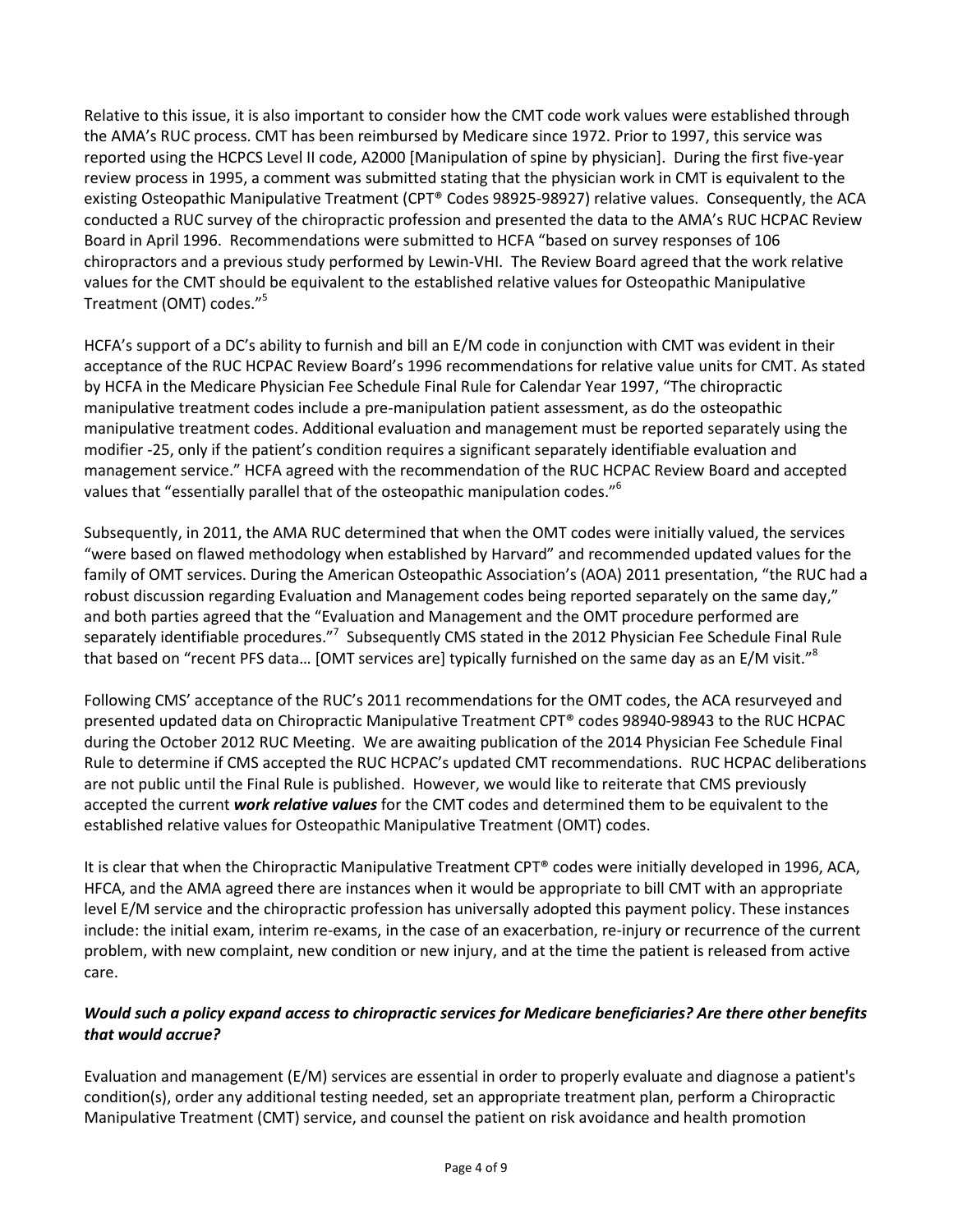activities. Thus, these services are already being performed by the Doctor of Chiropractic (DC) to Medicare beneficiaries and are considered standard of care. Patients currently are responsible for covering the cost of E/M services rendered by a DC. Thus, allowing DCs to furnish and bill Medicare for these services when provided to Medicare beneficiaries could potentially remove a barrier to care, resulting in expanded access. In fact, there were signs that demand for chiropractic services did rise slightly during the second year of the demonstration project.<sup>9</sup> However, at the same time, use of other services for back pain decreased, causing the authors of the Evaluation of the Demonstration of Expanded Coverage of Chiropractic Services under Medicare Final Report to comment that a substitution effect may have occurred.<sup>10</sup> Other studies have shown that the use of chiropractic services does not appear to raise costs. The most definitive study on this topic to date showed that use of chiropractic services "did not add to overall medical spending in a nationally representative sample with neck and back problems".<sup>2</sup> In summary, such a policy has the potential to reduce barriers to care access for Medicare beneficiaries. However, that increase in care is likely to be modest and may result in reduced Medicare expenditures for other services.

The chiropractic profession believes other benefits would accrue from the proposed policy change to cover E/M services. Most significantly would be the profession's ability to fully participate and perform under current quality driven programs. This expanded participation would provide concrete information to CMS about the quality and cost-effectiveness of care provided by DCs to their patients. Currently DCs are only able to report on two quality measures under the Physician Quality Reporting System (PQRS). . These include: Measure #131 - Pain Assessment and Follow-Up and Measure #182 - Functional Outcome Assessment. In fact it is a stretch to link these two measures with CMT services. This is illustrated by the fact that the measures both include other CPT® codes in the denominator, all of which are assessment rather than procedure codes.

Based on the current scope of practice for doctors of chiropractic, by expanding coverage for E/M services, DCs would be able to report on at least seven additional quality measures. Examples include:

- #128 Preventive Care and Screening: Body Mass Index (BMI) Screening and Follow-Up
- #130 Documentation of Current Medications in the Medical Record
- #154 Falls: Risk Assessment
- #155 Falls: Plan of Care
- #173 Preventive Care and Screening: Unhealthy Alcohol Use Screening
- #226 Preventive Care and Screening: Tobacco Use: Screening and Cessation Intervention
- #317 Preventive Care and Screening: Screening for High Blood Pressure and Follow-Up Documented

Another example is the Medicare Electronic Health Record (EHR) Incentive Program. When it was launched in 2011, members of the chiropractic profession were, and remain, committed to the Program. A change in E/M reimbursement policy would allow the chiropractic profession to more fully demonstrate more of the clinical quality measures within meaningful use of certified electronic health record technology.

Significant progress has been made on Capitol Hill to transform the nation's healthcare system to a more quality-based system. Legislation currently being considered would require providers to report quality measures, and participation and performance of reporting could significantly affect an individual provider's future reimbursement for services provided to Medicare beneficiaries. A doctor of chiropractic's inability to furnish and be reimbursed for E/M services unfairly restricts the profession's ability to fully perform under current quality driven programs. Those restrictions will only continue to affect the chiropractic Medicare patients on a broader scale unless the proposed policy change is made.

If payment were to be allowed for E/M services, which codes would be appropriate to report chiropractic E/M services? For services provided in an office, would it be appropriate to allow billing of all five office E/M codes for new or existing patient as appropriate? Should one or a set of codes be created specifically for chiropractic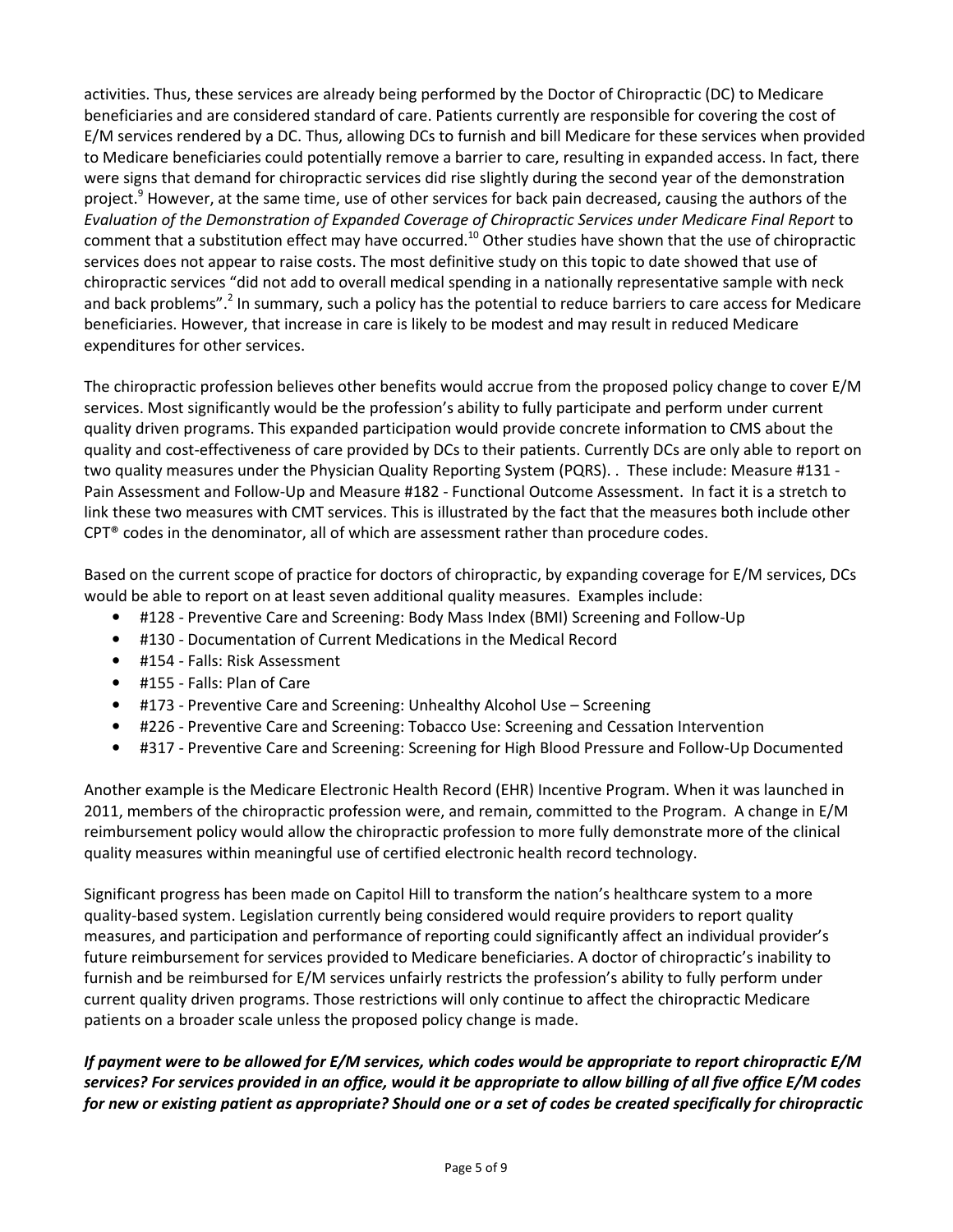#### E/M services similar to those for therapy evaluations or ophthalmic evaluations? With what frequency should chiropractors be allowed to bill E/M services?

The ACA House of Delegates adopted the following statement regarding CPT® Audit Requirements for E/M during the 1997 annual meeting:

RESOLVED that ACA adopt as ACA policy the audit requirements used by physicians for the CPT evaluation and management codes. These audit requirements are to be reviewed for updates as appropriate by the insurance committee.

Doctors of Chiropractic (DCs) are well trained in the appropriate use and billing, as well as the audit requirements developed jointly by the American Medical Association (AMA) and the Centers for Medicare and Medicaid Services (CMS), associated with Evaluation and Management (E/M) services. "The approach used in chiropractic training and practice for clinical diagnosis is similar to that of all health care disciplines: a history, physical examination, and specialty-specific assessments. The Council on Chiropractic Education specifies that these basic clinical competencies must be taught in all accredited institutions, and chiropractors are expected to differentiate mechanical musculoskeletal problems from visceral abnormalities that may present with a similar clinical picture. Chiropractic practice guidelines developed by the profession rate history taking, physical examination, and periodic reassessments of progress as 'necessary' attributes of good practice." $^{11}$ 

DCs currently utilize the full range of new patient and established patient E/M codes in the private sector. Therefore, if payment were to be allowed for E/M services provided to in-office Medicare beneficiaries, yes, it would be appropriate to allow billing of all five office E/M codes for new (CPT® codes 99201-99205) or existing (CPT® codes 99211-99215) patients, as appropriate.

The ACA does not believe that one or a set of codes should be created specifically for chiropractic E/M services, similar to those for therapy evaluations or ophthalmic evaluations. In every other payment system, DCs have the ability to furnish and bill for E/M services and they utilize the current E/M codes to report that work. DCs are well trained in the audit requirements and understand the necessary components and documentation requirements associated with appropriate performance and billing for these services. $3,12$ 

The frequency at which DCs should be allowed to bill E/M services should be "when clinically indicated," as previously referenced in the letter from the AMA's Barry S. Eisenberg, MS. Again, it would be appropriate to bill an E/M code in conjunction with a CMT code for the initial exam, interim re-exams, in the case of an exacerbation, re-injury or recurrence of the current problem, with new complaint, new condition or new injury, and at the time the patient is released from active care.

### What would justify E/M services beyond those included in CMT codes? Should they be allowed on every treatment day or only at the onset of treatment?

If Evaluation and Management  $(E/M)$  services provided are, in the **practitioner's clinical judgment**, are based upon the individual patient's condition and examination findings, and are above and beyond the usual preservice or post-service work associated with performing Chiropractic Manipulative Treatment (CMT), then an E/M level of service should be reported in addition to the appropriate code(s) for the CMT performed. As agreed upon by the ACA and HCFA when the CMT codes were initially developed, it is appropriate to bill a separately identifiable E/M service when a patient has a new problem, or requires a reassessment and/or reevaluation for the purpose of deciding whether to continue or modify treatment.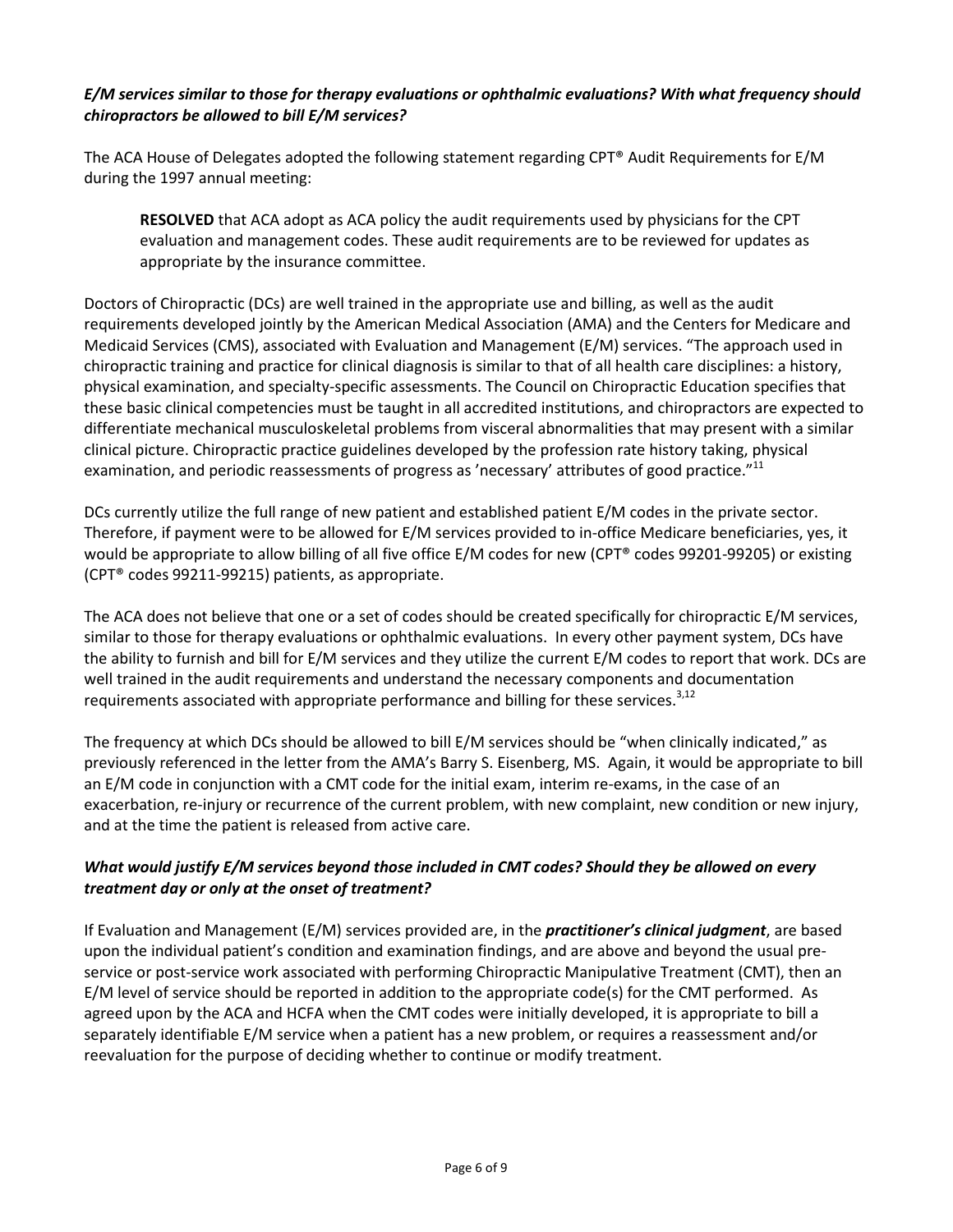## Are these E/M services ones that are already being furnished by another physician or other practitioner? If these are not services currently covered by Medicare, what volume could be expected?

Evaluation and Management (E/M) services associated with the delivery of a CMT service are not already being furnished by another physician or other practitioner.

The best estimate of what volume could be expected with the proposed policy change comes from data collected under the Demonstration of Expanded Coverage of Chiropractic Services under Medicare. The average number of E/M services billed was 1.28 per patient over the two-year time period of the Demonstration Project. The frequency distribution for both new and established patients found during the Demonstration Project is listed in the table below.

| E/M CPT® Code    | Frequency (%) |
|------------------|---------------|
| New Patient      |               |
| 99201            | 10            |
| 99202            | 30            |
| 99203            | 47            |
| 99204            | 11            |
| 99205            | 1             |
| Existing Patient |               |
| 99211            | 16            |
| 99212            | 41            |
| 99213            | 34            |
| 99214            | 8             |
| 99215            | 2             |
|                  |               |

The chiropractic profession has adopted standards of care dictating that the instances in which an E/M service should be furnished and billed would be at the practitioner's clinical judgment. As stated previously, these instances would include: the initial exam, interim re-exams, in the case of an exacerbation, re-injury or recurrence of the current problem, with new complaint, new condition or new injury, and at the time the patient is released from active care.<sup>13</sup>

The ACA is committed to providing ongoing continuing information to the chiropractic profession about appropriate E/M service reporting, as well as to working closely with CMS on the proper implementation should this critical change in policy occur.

### Physician Payment, Efficiency, and Quality Improvements – Physician Quality Reporting System

### Proposed Changes to the Criterion for Satisfactory Reporting of Individual Quality Measures via Claims for Individual Eligible Professionals for the 2014 PQRS Incentive and the 2016 PQRS Payment Adjustment

The ACA fully supports CMS' proposal to revise the criterion for reporting individual measures via claims and require that at least nine measures, covering at least three of the National Quality Strategy domains, be reported in order to avoid the 2016 payment adjustment. We understand and agree that there is a need to collect enough quality measures data to better capture the picture of the care being furnished to Medicare beneficiaries.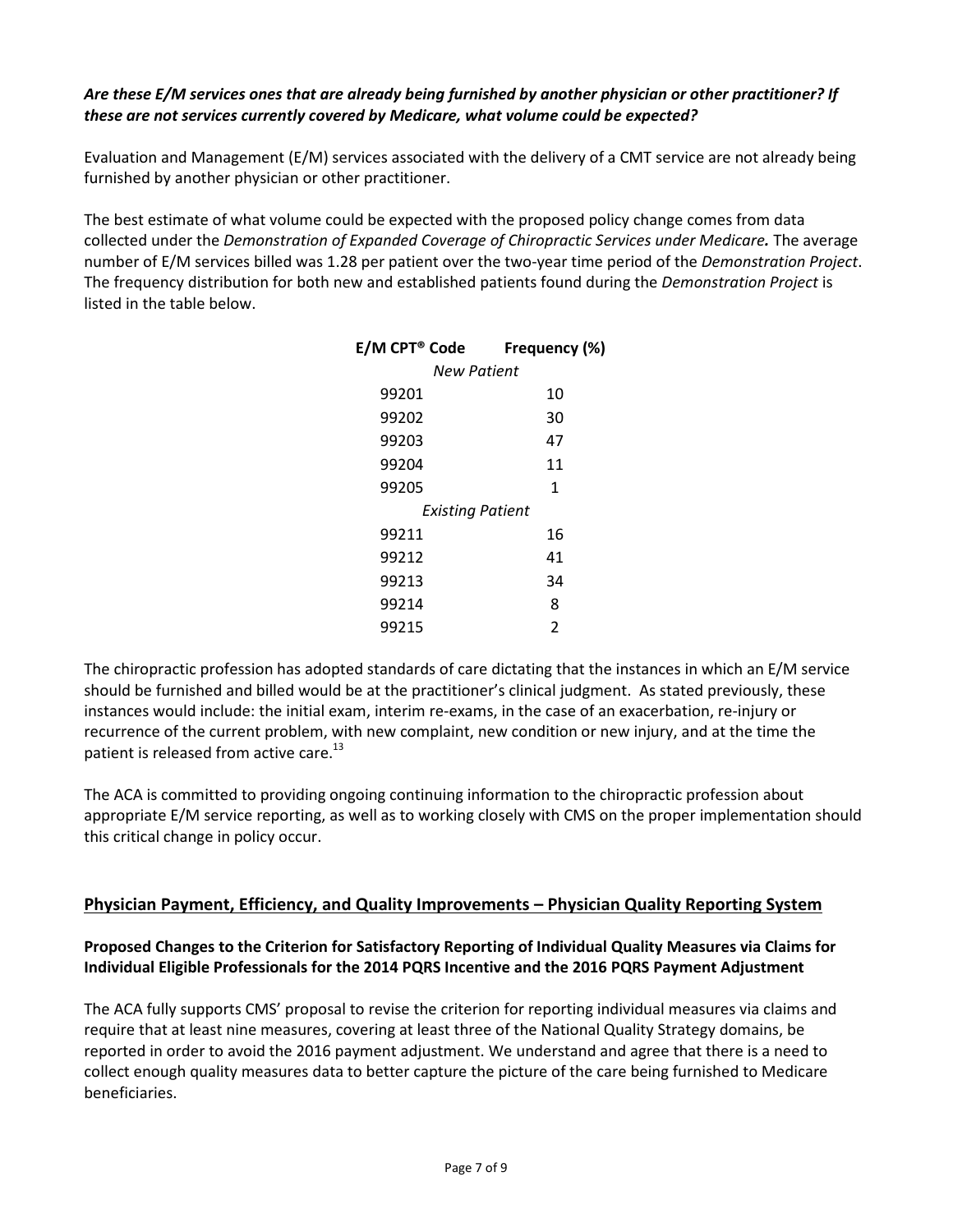As previously stated in our comments on Section J of the Proposed Rule, by allowing doctors of chiropractic (DCs) to furnish and bill Medicare for Evaluation and Management (E/M) services, the profession would also have the opportunity to expand participation in quality efforts such as the Physician Quality Reporting System (PQRS). Currently, DCs are only able to report on two quality measures which have the chiropractic manipulation codes in the denominator of the measure: Measure #131 - Pain Assessment and Follow-Up and Measure #182 - Functional Outcome Assessment. Allowing a DC the ability to furnish and be reimbursed for E/M services would greatly expand the profession's participation in quality efforts such as PQRS.

Based on the current scope of practice for doctors of chiropractic, by expanding coverage for E/M services, DCs would be able to report on a minimum of 9 quality measures. This is an important factor to consider, should CMS' proposal to revise the criterion for reporting individual measures via claims, and require that providers report on at least nine measures in order to avoid the 2016 payment adjustment, be accepted. Additionally, this expanded participation would provide concrete information to CMS about the quality and cost-effective care that DCs provide to their patients. It would allow CMS to obtain more accurate and reliable quality reporting data as well as see a more complete picture of our healthcare delivery system.

The ACA is greatly concerned with the proposal to eliminate the claims-based reporting mechanism beginning with the reporting period (calendar year 2017) for the 2019 PQRS payment adjustment. Based on findings in the 2011 PQRS and eRx Experience Report, the majority (approximately 72%) of eligible professionals participating in PQRS in 2011 reported quality measures through claims-based reporting. In addition, the elimination of the claims-based reporting method would obstruct a large portion of the chiropractic profession from participating in PQRS.

If claims-based reporting should be eliminated, the remaining reporting methods (currently approved) would include: Registry Reporting; Group Practice Reporting; and EHR Incentive Program Reporting. Each of these methods presents issues for the chiropractic profession's ability to participate in PQRS. Currently DCs do not have access to a registry that allows for reporting; therefore, they are unable to participate using this method. Under the Group Practice Reporting method, a group practice is defined as "a single Tax Identification Number (TIN) with 2 or more individual eligible professionals (as identified by Individual National Provider Identifier [NPI]) who have reassigned their billing rights to the TIN." The vast majority of practicing DCs are solopractitioners and do not meet the requirements of this definition and are unable to participate in PQRS using this method. The EHR Incentive Program Reporting is a method that could be utilized, but by only a small portion of the profession. While ACA has strongly encouraged the profession to adopt, current figures show that only 10 percent of DCs have implemented EHR technology in their clinics.

A DC's inability to report quality measures through PQRS could also have a negative effect on a Medicare beneficiary's perception of the chiropractic profession. For example, Physician Compare was created to provide beneficiaries with information, such as provider participation in quality programs like PQRS, to help them make informed healthcare decisions. Eliminating the profession's ability to report under PQRS would also exclude DCs and the patients they treat, from the benefits this resource has to offer.

By eliminating the claim-based reporting mechanism beginning with the reporting period (calendar year 2017) for the 2019 PQRS payment adjustment, doctors of chiropractic would not be able to provide concrete information to CMS or Medicare beneficiaries about the quality and cost-effective care that DCs provide to their patients. By maintaining the claim-based reporting mechanism, CMS would be able to continue obtaining accurate and reliable quality reporting data about the chiropractic healthcare delivery system.